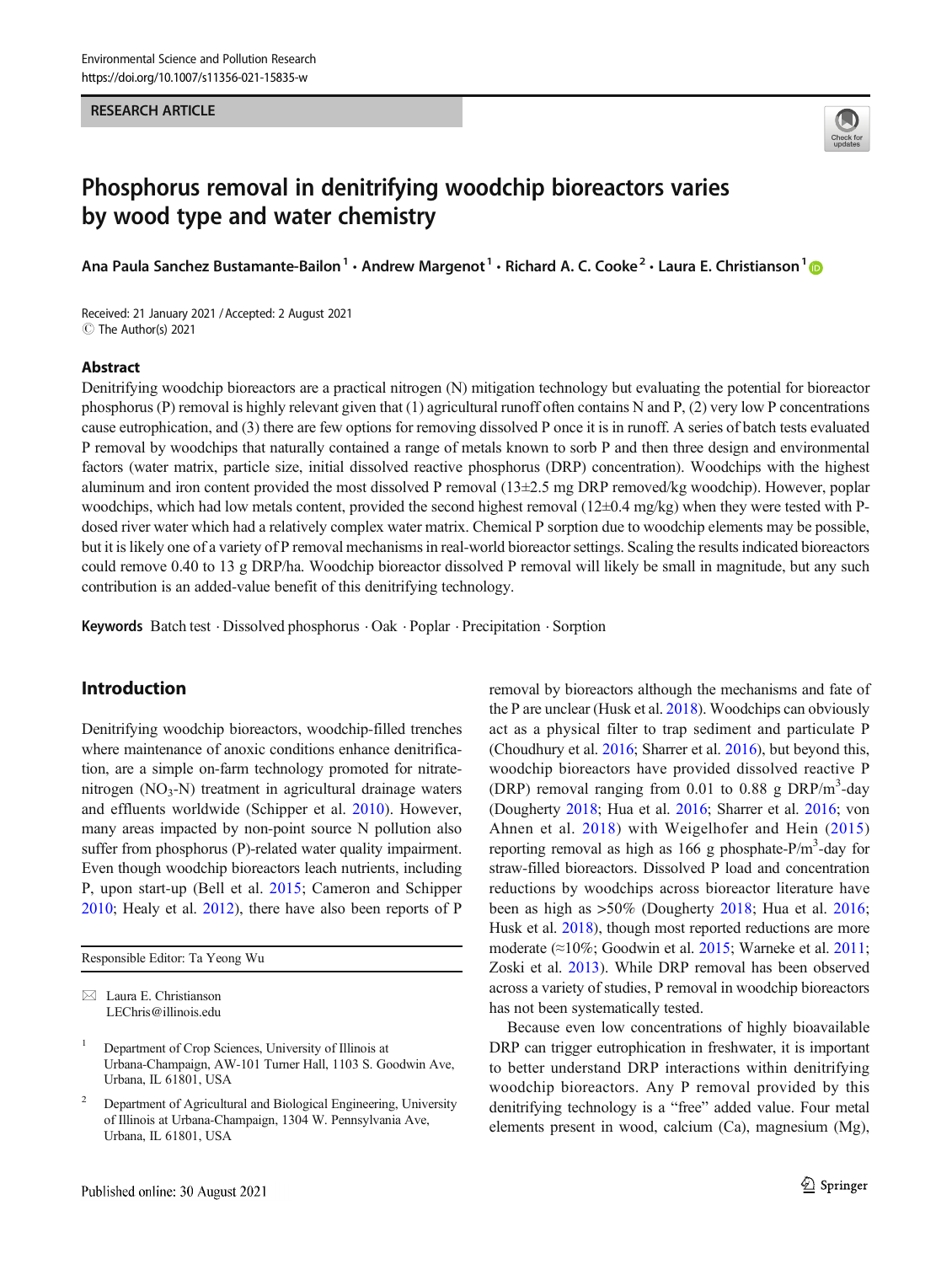aluminum (Al), and/or iron (Fe), capture P through precipitation and/or ligand exchange, depending on speciation (Penn et al. [2014;](#page-10-0) Penn et al. [2007](#page-10-0)). These four metals would each be present in bioreactor woodchip media, though in varying concentrations depending on tree species and environmental growth conditions (Koch [1985](#page-10-0); Pettersen [1984\)](#page-10-0). The primary objective of this study was to evaluate P sorption as a potential fate of DRP in woodchip bioreactors using small-scale batch testing with wood species containing a range of metal element compositions. It was hypothesized that woodchips containing relatively greater contents of Al, Fe, Ca, and/or Mg would provide greater DRP removal than woodchips containing lower concentrations of those elements.

Secondary objectives included systematically testing three additional factors (water matrix, particle size, and initial DRP concentration) to more deeply evaluate P dynamics associated with woodchips in denitrifying bioreactors. A more complex water matrix was tested by evaluating P-dosed river water (as a proxy for agricultural runoff and drainage) compared to Pdosed deionized (DI) water. It was hypothesized that if the batch tests were performed with river water, then greater DRP concentration reductions would be observed due to an addition of microbes, micronutrients, and salinity in the river water. Next, two woodchip particle size ranges (3.2–6.3 vs. 6.3–13 mm) were evaluated to test the hypothesis that greater DRP concentration reductions would be observed for smaller particle sizes due to the greater associated surface area. Lastly, it was hypothesized that a low initial concentration of 0.10 mg DRP/L compared to 1.0 mg DRP/L would result in a greater concentration reduction but lower overall mass removal. This followed work by Hua et al.  $(2016)$  who reported phosphate removal rates by cottonwood (Populus sp.) woodchips of 0.25 and 0.88 g  $P/m^3$ -day at respective inflow concentrations of 1.0 and 10 mg P/L in column tests.

## Materials and methods

#### Woodchip characterization and preparation

Seven wood types were selected based on general availability in the US Midwest region and a literature review of typical expected elemental contents (Fig. S1; Table S1). Cypress (Taxodium distichum) and white oak (Quercus alba) were obtained locally as live and deadfall branches (Monticello, IL, USA); hickory (*Carya* spp.) and poplar (*Populus* spp.) were obtained as untreated lumber from a home improvement store; and cedar (Cedrus spp.) and maple (Acer spp.) woodchips were obtained from a Midwestern supplier (Xylem Ltd, Cordova, IL, USA). Woodchips were also collected from a leftover pile at a full-size denitrifying bioreactor constructed in IL, USA, in October 2018 ("field bioreactor" chips) to provide a realistic comparison with woods of

unknown origin. These woodchips were described by the contractor as an approximately 70/30 ratio of local hardwood/ softwood (Forrest, IL, USA) that were originally double ground on a commercial-scale grinder.

The branches, lumber, and woodchips were all chipped with a residential chipper (Tazz 3" Chipper/Shredder, Earthquake brand, Cumberland, WI, USA), and sieved to two particle size ranges 3.2–6.3 mm and 6.3–13 mm. These size ranges were smaller than the 25 to 51 mm effective diameter recommended for use in denitrifying bioreactors (USDA NRCS [2020\)](#page-10-0) but provided a sufficient woodchip supply within uniform size ranges after all were chipped on the residential chipper. Moisture content was performed by drying a sub-set of woodchips at 70°C until a constant mass was achieved. Total porosity and bulk density were determined in triplicate by filling glass jars with woodchips in layers, adding water, and weighing the jars after 24 h after they were topped up with water. Woodchip nutrient content analyses were performed using a wet digestion method (Table S1; Brookside Laboratories Inc., New Bremen, OH, USA) and metal element concentrations were measured by nitric acid-hydrogen peroxide digestion with quantification by inductively coupled plasma mass spectrometry (Institute of Environmental Sustainability, Loyola University of Chicago, IL, USA). Thus, we used total concentrations of Fe, Al, Ca, and Mg as proxies for potential P removal mechanisms, mediated by sorption via Fe and Al, and via precipitation by Ca and Mg. Though Fe and Al can engage in precipitation with P, and Ca and Mg can sorb P depending on speciation of these metal elements (e.g., calcium carbonates, iron oxides), for the purpose of explaining potential differences in P removal among woodchips, we relied on total concentrations of these metal elements (Penn et al. [2007\)](#page-10-0). The woodchips were flushed with deionized (DI) water to avoid effects of bioreactor start-up P leaching and then air dried. The flushing was considered complete once woodchip outflow DRP concentrations were below the analytical detection limit of 0.01 mg P/L which took no more than 40 days (180 cumulative pore volumes).

Three of the woodchip types, poplar, white oak, and the field bioreactor woodchips, in the 3.2–6.3-mm particle size range, were investigated in a post hoc analysis using scanning electron microscopy (SEM) at the University of Illinois Beckman Institute for Advanced Science and Technology. The three woods were selected to give a range across P removal results and woodchip appearance (e.g., wood color). The woodchips were taken from pre-batch test supplies that had been stored air-dried for approximately a year; the specific woodchips used for the batch tests had been disposed of by the time this analysis was initiated. For the SEM, six woodchips of each type were placed on three separate aluminum disks covered in carbon tape. The disks were sputter-coated with a thin layer of gold-palladium alloy for 70 s to make the samples electron-conductive for imaging with a Quanta FEG 450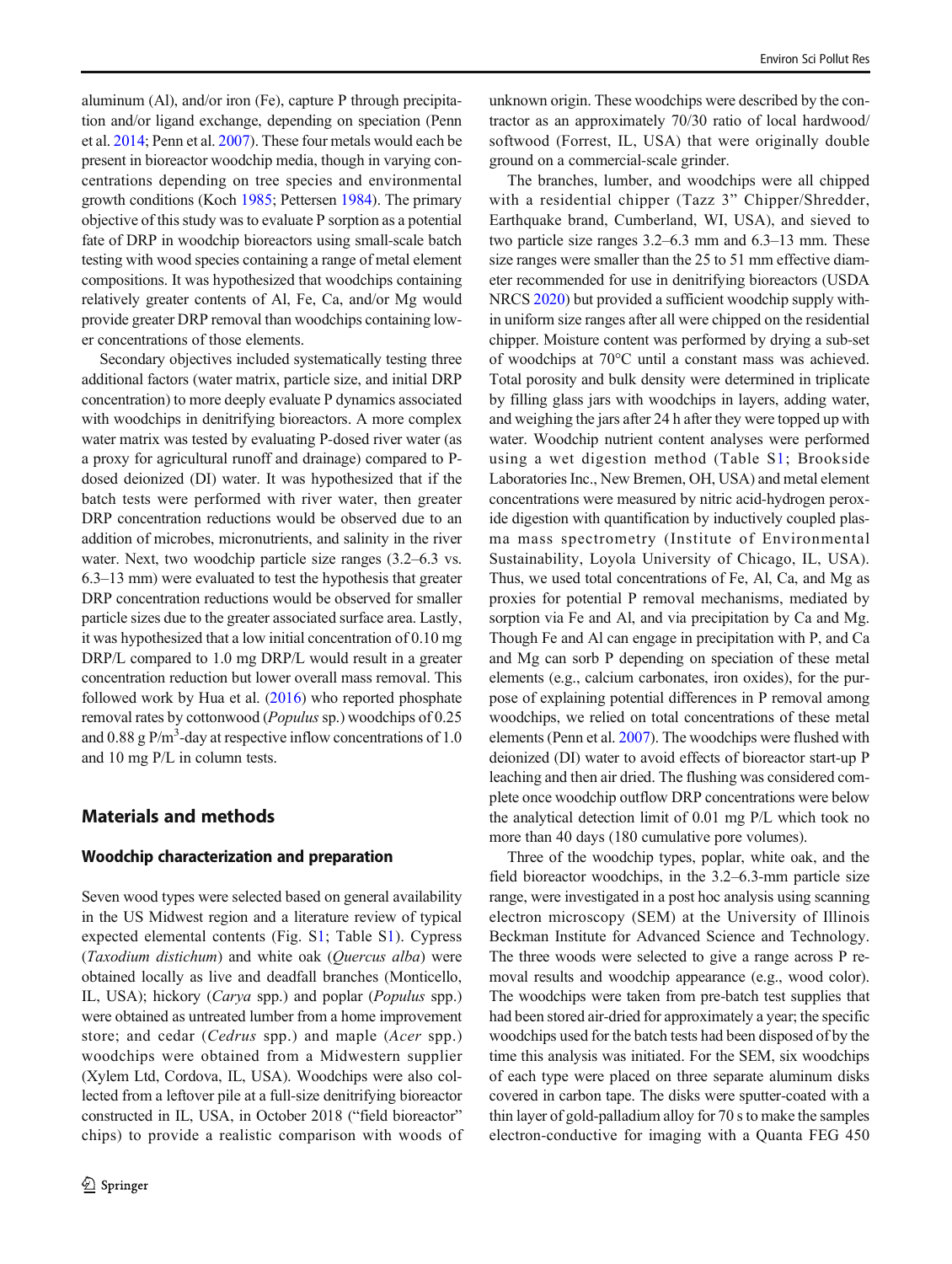<span id="page-2-0"></span>scanning electron microscope (Thermo Fisher Scientific). Images were taken at  $\times 60$  to  $\times 12000$  magnification with 10kV beam voltage and a spot size of 3 nm for each of the woodchips.

#### Batch experiments

Thirteen 72-h batch tests were performed with replication of four (Table 1). The first seven batch tests were conducted to compare individual wood species with varying elemental content of the same particle size (6.3–13 mm) with DI water dosed to 1.01±0.01 mg DRP/L. These first seven tests served as the controls for six additional tests which explored three independent factors: (1) water matrix: P-dosed DI water vs. P-dosed river water; (2) particle size: 3.2–6.3 vs. 6.3–13 mm; and (3) initial DRP concentration: 1.0 vs. 0.10 mg/L.

For each test, 3 g of air-dried woodchips was added to 45 mL of either P-dosed (potassium phosphate monobasic, KH2PO4) DI water or river water in a polypropylene conical tube. Once corrected for moisture content, this resulted in a 16:1–18:1 liquid to solid ratio, loosely following Svensson et al. ([2014](#page-10-0)) who used a ratio of 20:1 in sawdust batch leaching tests. The tubes were secured to a shaker table set at 200 rpm and eleven sample events spanned the 72 h (2 min, 10 min, 30 min, 1 h, 3 h, 6 h, 9 h, 24 h, 33 h, 48 h, and 72 h). Each tube was destructively harvested; that is, samples were not collected repeatedly over time from the same tube to avoid changing the liquid to solid ratio over time. Because each of

the thirteen tests was performed in quadruplicate, 44 tubes were used for each test (11 sample events  $\times$  replication of 4). The tests were performed at 21°C except for the river water treatment (see below). All water samples were filtered within 15 min of sample collection (0.45 μm membrane), frozen, and analyzed for DRP (Lachat Quickchem, method 10-115-01-1- A instruments, Loveland, CO, USA). Sample pH was measured within 24 h of collection (pH meter Fisher Scientific AE150, Waltham, MA, USA).

For the three river water treatments (Table 1; poplar, white oak, and hickory), water was sourced from the upper Embarras River near Urbana, IL, in winter (January 2020) and stored at 4 °C to minimize room temperature-associated changes in the water chemistry. These upper headwaters of the Embarras River are heavily dominated by tile drainage and runoff inputs; thus, this water was intended to be a proxy for the relatively more complex water matrix of tile drainage/ agricultural runoff compared to DI water. The river water had an initial DRP concentration of  $0.05\pm0.01$  mg DRP/L and was dosed to 1.0 mg DRP/L using  $KH_2PO_4$ . However, the dosed river water was mistakenly not shaken before the batch test which resulted in the initial dosed river water samples having concentrations ranging from 0.61 to 0.78 mg DRP/L. For the particle size testing, two size ranges  $(3.2-6.3)$ vs. 6.3–13 mm for poplar and white oak; Table 1) were selected based on availability once the woods were chipped. The 3 g of woodchips used in both sets of tests entailed approximately 35 and 20 woodchips in the small (3.2–6.3 mm) and

| Treatment combination |                               |             |                             | P removal at test end      |                               |  |
|-----------------------|-------------------------------|-------------|-----------------------------|----------------------------|-------------------------------|--|
| Test                  | Wood                          | <b>Size</b> | Initial conc. and<br>source | Concentration<br>reduction | mg DRP removed/kg<br>woodchip |  |
| #                     | Common name                   | mm          | $mg$ P/L                    | $\%$                       |                               |  |
| $\mathbf{1}$          | Poplar <sup>a</sup>           | $6.3 - 13$  | $1.0$ DI                    | $11 \pm 3.2\%$ *           | $2.0 \pm 0.6$                 |  |
| $\overline{2}$        | White oak <sup>a</sup>        | $6.3 - 13$  | $1.0$ DI                    | $-7.2 \pm 3.2\%$ *         | $-1.2 \pm 0.5$                |  |
| 3                     | Hickory                       | $6.3 - 13$  | $1.0$ DI                    | $2.8 \pm 1.2\%$ *          | $0.4 \pm 0.2$                 |  |
| $\overline{4}$        | Cypress                       | $6.3 - 13$  | $1.0$ DI                    | $-6.1 \pm 5.0\%$ *         | $-1.0 \pm 0.8$                |  |
| 5                     | Field bioreactor <sup>a</sup> | $6.3 - 13$  | $1.0$ DI                    | $84 \pm 16\%$ *            | $13 \pm 2.5$                  |  |
| 6                     | Cedar <sup>a</sup>            | $6.3 - 13$  | $1.0$ DI                    | $3.5 \pm 11\%$             | $0.6 \pm 1.7$                 |  |
| 7                     | Maple                         | $6.3 - 13$  | $1.0$ DI                    | $7.3 \pm 5.0\%$ *          | $1.1 \pm 0.8$                 |  |
| 8                     | Poplar <sup>a</sup>           | $6.3 - 13$  | 0.78 River                  | $87 \pm 3.2\%$ *           | $12 \pm 0.4$                  |  |
| 9                     | White oak                     | $6.3 - 13$  | 0.68 River                  | $-36 \pm 17\%$ *           | $-4.1 \pm 1.9$                |  |
| 10                    | Hickory                       | $6.3 - 13$  | 0.61 River                  | $-3.6 \pm 7.9\%$           | $-0.3 \pm 0.8$                |  |
| 11                    | Poplar                        | $3.2 - 6.3$ | $1.0$ DI                    | $24 \pm 2.2\%$ *           | $3.8 \pm 0.4$                 |  |
| 12                    | White oak                     | $3.2 - 6.3$ | $1.0$ DI                    | $4.3 \pm 6.1\%$            | $0.8 \pm 1.1$                 |  |
| 13                    | Poplar                        | $6.3 - 13$  | $0.10$ DI                   | $67 \pm 4.8\%$ *           | $1.2 \pm 0.1$                 |  |
|                       |                               |             |                             |                            |                               |  |

<sup>a</sup> A subset of batch solutions from one replicate of these tests were analyzed for metals and trace elements by inductively coupled plasma-atomic emission spectrometry

\* Indicated the final test concentration mean at  $t = 72$  h was significantly different (either lower or higher) from the initial test concentration ( $a = 0.05$ )

Table 1 Treatment descriptions of thirteen 72-h batch tests with dissolved reactive phosphorus (DRP) mean  $\pm$  standard deviation concentration reduction and removal per mass dry woodchip. Negative DRP removal values indicate DRP leaching. Each test was performed in quadruplicate  $(n = 4)$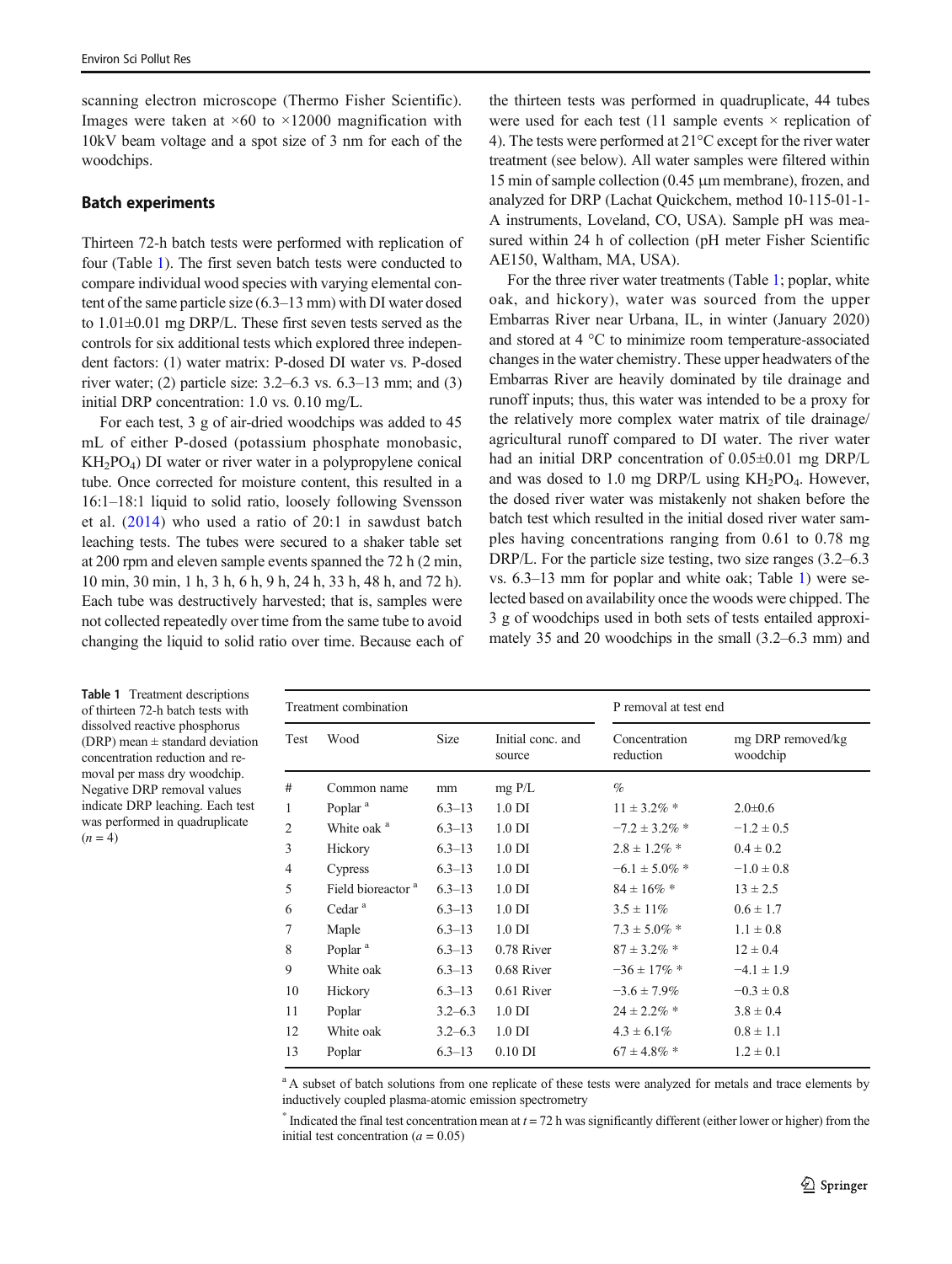large (6.3–13 mm) particle size ranges, respectively. These size ranges were smaller than what would be used in a fieldscale bioreactor (USDA NRCS [2020](#page-10-0)) but the residential chipper provided the most woodchips in these ranges. Finally, one test was performed with a low initial concentration of 0.10 mg DRP/L compared to the other tests' initial concentration of 1.0 mg DRP/L (Table [1](#page-2-0); poplar).

A subset of batch solutions was selected for additional post hoc trace elements analysis by inductively coupled plasmaatomic emission spectrometry (ICP; Illinois Water Survey, Champaign, IL, USA; US EPA Method 200.7). Due to analytical cost, samples from only five of the thirteen tests were analyzed (Table [1;](#page-2-0) tests #1, 2, 5, 6, and 8). These five were selected to give a range across wood types (tests #1, 2, 5, 6: poplar, white oak, field bioreactor, and cypress chips) and across water matrices (e.g., poplar tests #1 and #8). Also considering cost, only one replicate for the selected treatments and only the sample events at  $t = 0$ , 2 min, 10 min, 1 h, 24 h, and 72 h were analyzed. The water samples were stored frozen for approximately 9–12 months prior to this supplemental analysis.

#### Statistical analyses

Shapiro-Wilk and Brown-Forsythe tests were used to evaluate normality and equality of variance assumptions, respectively (Sigma Plot version 14.0). The seven wood types were compared using the non-parametric Kruskal-Wallis one-way analysis of variance test (ANOVA;  $\alpha = 0.05$ ) and then further evaluated using pairwise multiple comparison Tukey tests. For comparisons of discrete categorical variables (e.g., DI vs. river water) and changes in DRP concentration over time (initial vs. final concentration), Student  $t$  tests were used when assumptions of normality and equal variance were met. Mann-Whitney Rank-Sum test was used when the normality assumption was not met, and Welch's t test was used when the assumption of equal variances was not met.

## **Results**

#### Elemental and microscopy analyses of wood types

The woodchips sourced from a surplus pile at a field bioreactor installation site had notably higher Al, Fe, and Mg, but not Ca, contents compared to the other woods of specific species (Fig. [1](#page-4-0)). Visual observation showed that they were darker than the other woodchips possibly indicating that there was soil mixed in with these woodchips (Fig. S1). The white oak woodchips also had relatively high values for these elements and contained the highest calcium content of the seven treatments by nearly twice (1720 mg Ca/kg). The poplar and hickory woodchips were relatively low in all four elements. These

total metal contents allowed an initial assessment and comparison between wood types, although it is recognized that the potential reactivity of P sorbing media may be better characterized by amorphous Fe or Al oxides or water-soluble Ca (Penn et al. [2007;](#page-10-0) Qin et al. [2018](#page-10-0)).

The darker color of the field bioreactor woodchips was additionally explored using scanning electron microscopy which showed these woodchips to be relatively dirty and degraded (Fig. [2a and b\)](#page-4-0). Some fungal hyphae were visible (Fig. [2a](#page-4-0), white-dashed circle around spaghetti-like strings) but the more notable feature of these woodchips was their broken edges (Fig. [2a and b](#page-4-0), arrows) and degradation of vascular structures. In contrast, the poplar and oak woodchips still exhibited tracheid and vessel cylindrical elements (Fig. [2c and](#page-4-0) [d](#page-4-0)). The oak woodchips were widely covered with fungal mycelia (Fig. [2d](#page-4-0), mass of white strings) much more so than the other two wood types on which scanning electron microscopy was performed. The chipped poplar lumber was sold as untreated lumber, but it was devoid of fungus and no bacteria were observed. Of the three types, bacteria were primarily observed on the white oak woodchips (Fig. S2).

#### Batch tests

#### Wood types

Six of the seven wood types exhibited a significant change in batch solution DRP concentration over the 72-h test with four of those six providing 2.8–84% reductions in DRP concentration (field bioreactor, poplar, maple, hickory; Table [1](#page-2-0), Fig. [3\)](#page-5-0). The 84% DRP concentration reduction by the field bioreactor woodchips was significantly greater than the concentration changes caused by the white oak and cypress ( $p = 0.006$  and 0.005, respectively, for pairwise multiple comparison Tukey tests) and was not significantly different from the four other treatments. The net DRP concentration changes for the poplar, white oak, hickory, cypress, cedar, and maple ranged from 11% reduction to 7.2% leached (Table [1\)](#page-2-0) but were not significantly different from each other  $(p$  values ranging from 0.234 to 1.0 for pairwise Tukey tests).

Cypress and white oak increased solution DRP concentration. In addition to having relatively high concentrations of metals known to sorb P (Fig. [1](#page-4-0)), the white oak also had a high P content of 0.035% compared to the other woods which ranged from <0.01 to 0.031 %P (Table S1). Most of the batch solution samples of these first seven tests had pH values below 6.0 (Fig. [4\)](#page-5-0). The white oak leachate, which increased from pH of 6.51 to 7.29 by the end of the 72-h test, was the notable exception. The deionized tap in the lab provided water at a pH of  $5.73 \pm 0.07$  and low values similar to this study ( $\lt$  pH 6.0) have been previously reported in woody media batch studies (Díaz-García et al. [2020;](#page-10-0) McLaughlan and Al-Mashaqbeh [2009\)](#page-10-0). Cedar was the only wood type of the initial seven that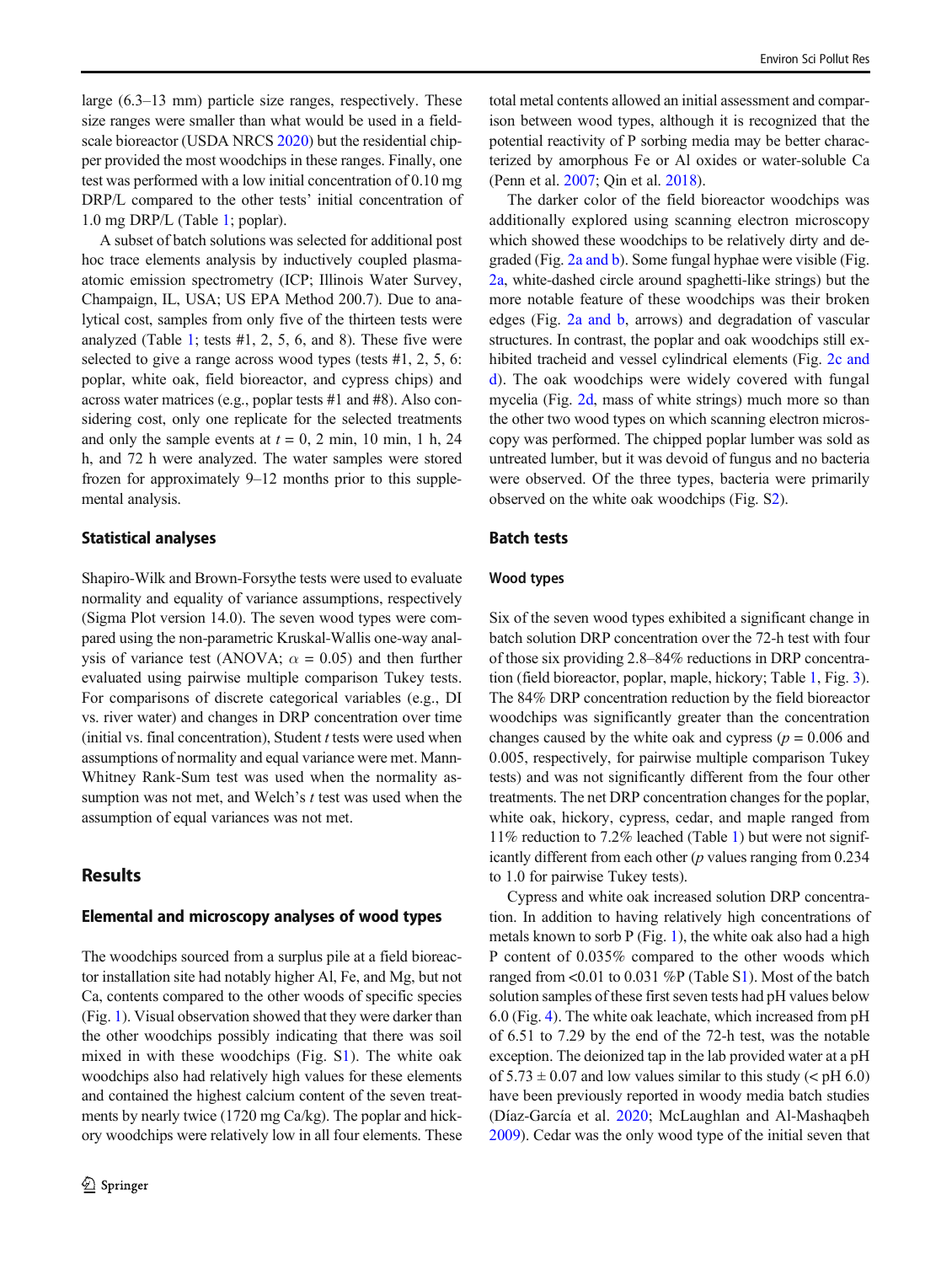<span id="page-4-0"></span>



did not significantly change the batch solution DRP concen-tration over the 72 h (Table [1](#page-2-0); based on Welch's  $t$  test comparing concentrations at initial and final sample events;  $p =$ 0.555).

There was a release of Ca into solution by the field bioreactor woodchips within 12 h and, even more notably, by the white oak within 1 h (Fig. [5a](#page-6-0)). The field bioreactor woodchips were the only treatment of the five tested using ICP that released Mg, Al, or Fe into the batch leachate (Figs. [5b](#page-6-0)–d).

#### Water matrix: deionized vs. river water

Changes in DRP concentrations were similar for batch tests performed with P-dosed river water compared to P-dosed DI water ( $p = 0.583$ ; river and DI treatment means;  $16 \pm 55\%$  and  $2.1 \pm 1$ 8.0%, respectively). However, this comparison was confounded by differences in both water temperature and initial P concentration. Since the relatively cool river water (4 °C) acclimated to room temperature (20  $^{\circ}$ C) within approximately 3 h, it is possible that microbial processes may have been initially slowed, but



Fig. 2 Scanning electron microscopy (SEM) images of initial field bioreactor (a,  $\times 300$ ; b,  $\times 500$ ), poplar (c,  $\times 150$ ), and white oak (d,  $\times 400$ ) woodchips prior to their use in batch tests. The arrows indicate degraded

and broken edges and the dashed circle highlights fungal hyphae, both on the field bioreactor woodchips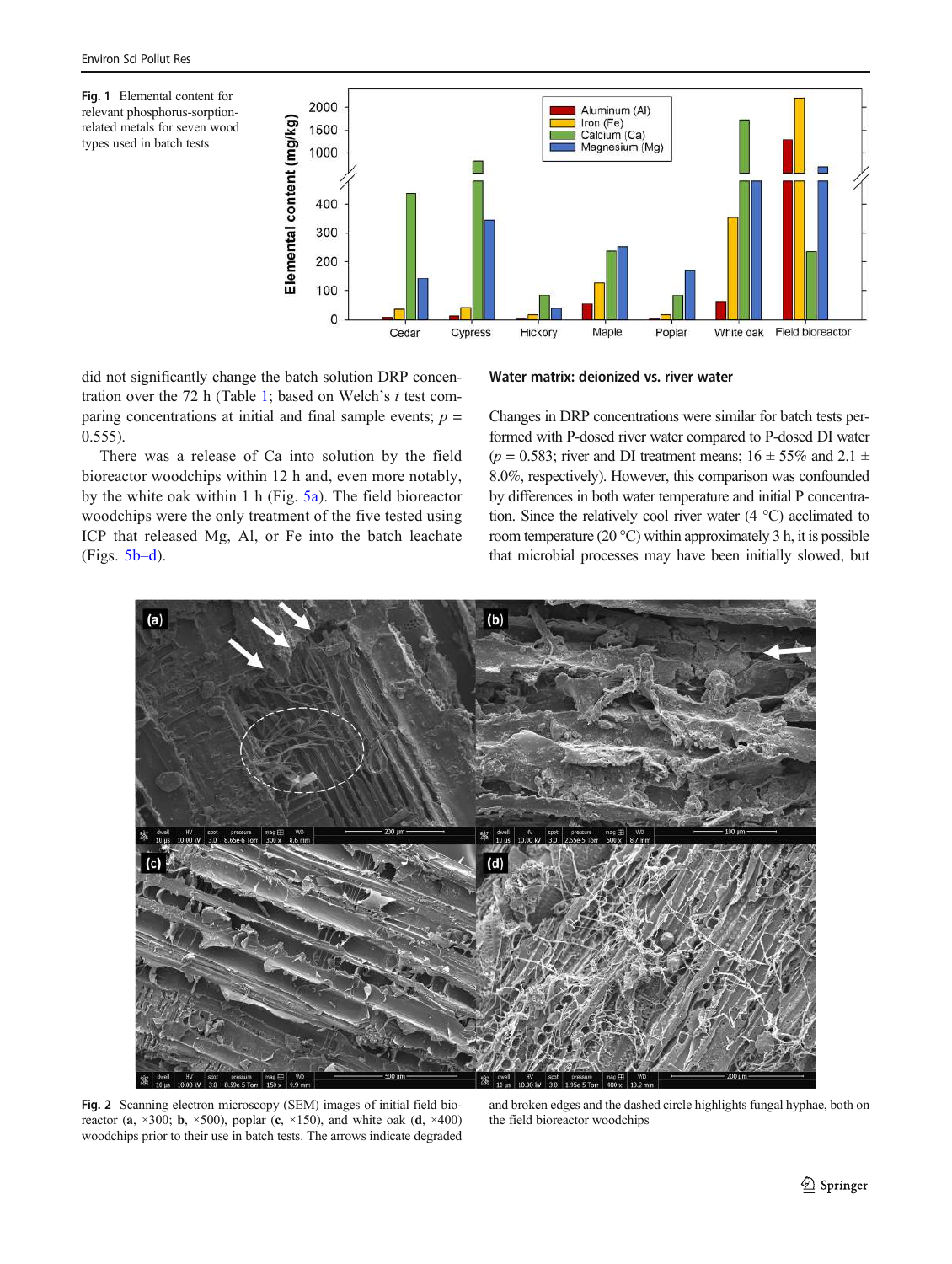<span id="page-5-0"></span>Fig. 3 Mean  $\pm$  standard deviation dissolved reactive phosphorus (DRP) concentrations for seven wood types in 72-h batch tests (n  $= 4$ ). Test # in the legend refers to the test numbers in Table [1.](#page-2-0) The initial sample event at  $t = 0$  was set at 0.01 h due to the logarithmic x-axis



subsequent warming contributed to the observed decrease in DRP later in the tests. The second difference was because the river water treatments were mistakenly not shaken prior to the start of testing, and the initial concentrations for those three river water treatments ranged from 0.61 to 0.78 mg DRP/L instead of the correctly calculated target of 1.0 mg DRP/L (Fig. [6a](#page-7-0)). Solution DRP concentrations increased for all the river water treatments until 6 to 9 h, at which point DRP concentrations declined. If concentration reductions assessed over the entire test were calculated using the correct 1.0 mg DRP/L as the initial concentration, the poplar, white oak, and hickory would have provided  $90 \pm 2.6$ ,  $12 \pm 11$ , and  $39 \pm 4.6\%$  DRP concentration reductions, respectively, rather than the  $87 \pm 3.2$ ,  $-36 \pm 17$ , and  $-3.6 \pm 7.9\%$  shown in Table [1](#page-2-0). Assuming the correct initial concentration (after mixing) would have resulted in a significant difference between the river- and DI-dosed treatments ( $p$  < 0.001; river and DI treatment means,  $47 \pm 34\%$  and  $2.1 \pm 1$ 8.0%, respectively).

Fig. 4 Mean  $\pm$  standard deviation batch solution pH at each sample event for ten 72-h batch tests where P-dosed deionized and Pdosed river water were used  $(n =$ 4). Test # in the legend refers to the test numbers in Table [1](#page-2-0)



Across wood types, smaller woodchips removed sixfold more DRP compared to larger woodchips, with mean reductions in DRP concentration of  $14 \pm 11$  vs.  $1.8 \pm 10\%$ , respectively (p = 0.050; Fig. [6b\)](#page-7-0). Both chemical sorption and microbial immobilization mechanisms of P removal can be functions of surface area. Regardless, the smaller woodchip size tested here is not recommended for full-size bioreactor applications due to possible restriction of water flow (Van Driel et al. [2006](#page-10-0)).

#### Low and high P-dosed initial concentration

The lower initial concentration of 0.10 mg DRP/L resulted in significantly greater DRP concentration reductions than the higher initial concentration of 1.0 mg DRP/L (67 and 11%) DRP removal, respectively,  $p < 0.001$ ; Table [1;](#page-2-0) Fig. [6c](#page-7-0)). However, when expressed on a woodchip mass removal basis,

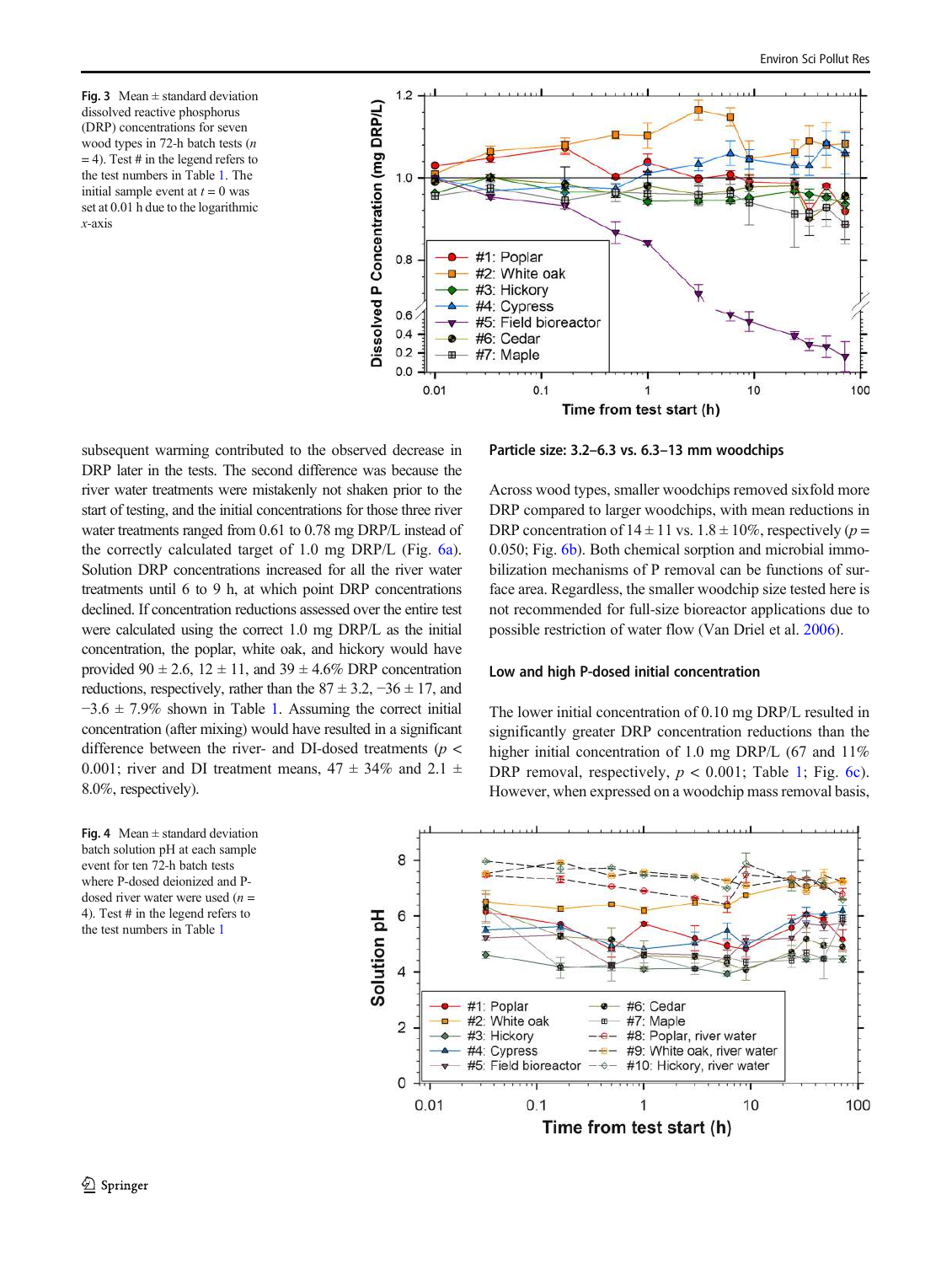<span id="page-6-0"></span>

Fig. 5 Calcium (a), magnesium (b), iron (c), and aluminum (d) concentrations for five treatments tested during 72-h batch tests ( $n = 1$ , only one replicate was analyzed). Test # in the legend refers to the test

the higher dosing test resulted in  $2.0 \pm 0.6$  mg P removed per kg woodchip compared to the lower dose test for which only  $1.2 \pm 0.1$  mg/kg was removed.

## **Discussion**

## Phosphorus removal by woodchips: proof of concept

The field bioreactor woodchips provided the greatest DRP removal (13  $\pm$  2.5 mg P removed/kg woodchip) and concentration reduction (84%) during the first seven tests where wood types were compared (Table [1](#page-2-0)). The Al and Fe contents of those woodchips were notably high (Fig. [1\)](#page-4-0) which suggested that, to the extent that these are present in amorphous (hydr)oxide forms, sorption reactions rather than Ca/Mgassociated precipitation may have been the more dominant chemical removal mechanism for those chips. However, as we did not quantify contents of reactive Fe and Al (e.g., (hydr)oxide minerals), nor the proportion of total Ca and Mg in water soluble form, which would engage in precipitation reactions, full certainty in ascribing mechanisms of P removal are not possible. Additionally, ligand exchange sorption reactions are relatively fast (e.g., < 20 min; Penn et al. [2007](#page-10-0); Stoner et al. [2012](#page-10-0)), and the field bioreactor woodchips reduced the DRP concentrations consistently over the entire

numbers in Table [1.](#page-2-0)  $t = 0$  was set at 0.01 h due to the logarithmic x-axis. Note the  $y$ -axis breaks in panels **a** and **b** 

72-h test. Such increasing DRP removal over this timeframe could have been because there was an abundance of P sorption sites which were never saturated. The possibility of microbial P removal (i.e., microbial growth which requires phosphate; Hua et al. [2016\)](#page-10-0) also existed especially considering when these chips could have been relatively more inoculated given their source. However, bacteria were not widely detected on these woodchips using scanning electron microscopy and such removal predominantly occurs under aerobic conditions which would have been most likely early in the tests (dissolved oxygen and redox potential were not measured).

The solution pH provided additional evidence that if chemical P sorption was occurring, it would be associated with Al or Fe rather than Ca or Mg as most of the batch leachate samples of the first seven tests had pH values below 6.0 (Fig. [4](#page-5-0); except the white oak treatment). Phosphorus precipitation with Ca and Mg materials is most effective at a pH range of 6.0 to 7.5, whereas Fe and Al-based P sorption is optimized under acidic conditions (Penn et al. [2007;](#page-10-0) Qin et al. [2018](#page-10-0)).

The field bioreactor woodchip's leachate water chemistry containing Al and Fe reflected the elemental analysis of these woodchips (Fig. [1](#page-4-0); Figs. 5c and d). Lindholm-Lehto et al. [\(2020\)](#page-10-0) reported peak Al concentrations in woodchip (silver birch, Betula pendula) bioreactor outflows of 0.055 mg Al/L. Lepine et al. [\(2020\)](#page-10-0) observed a higher peak concentration of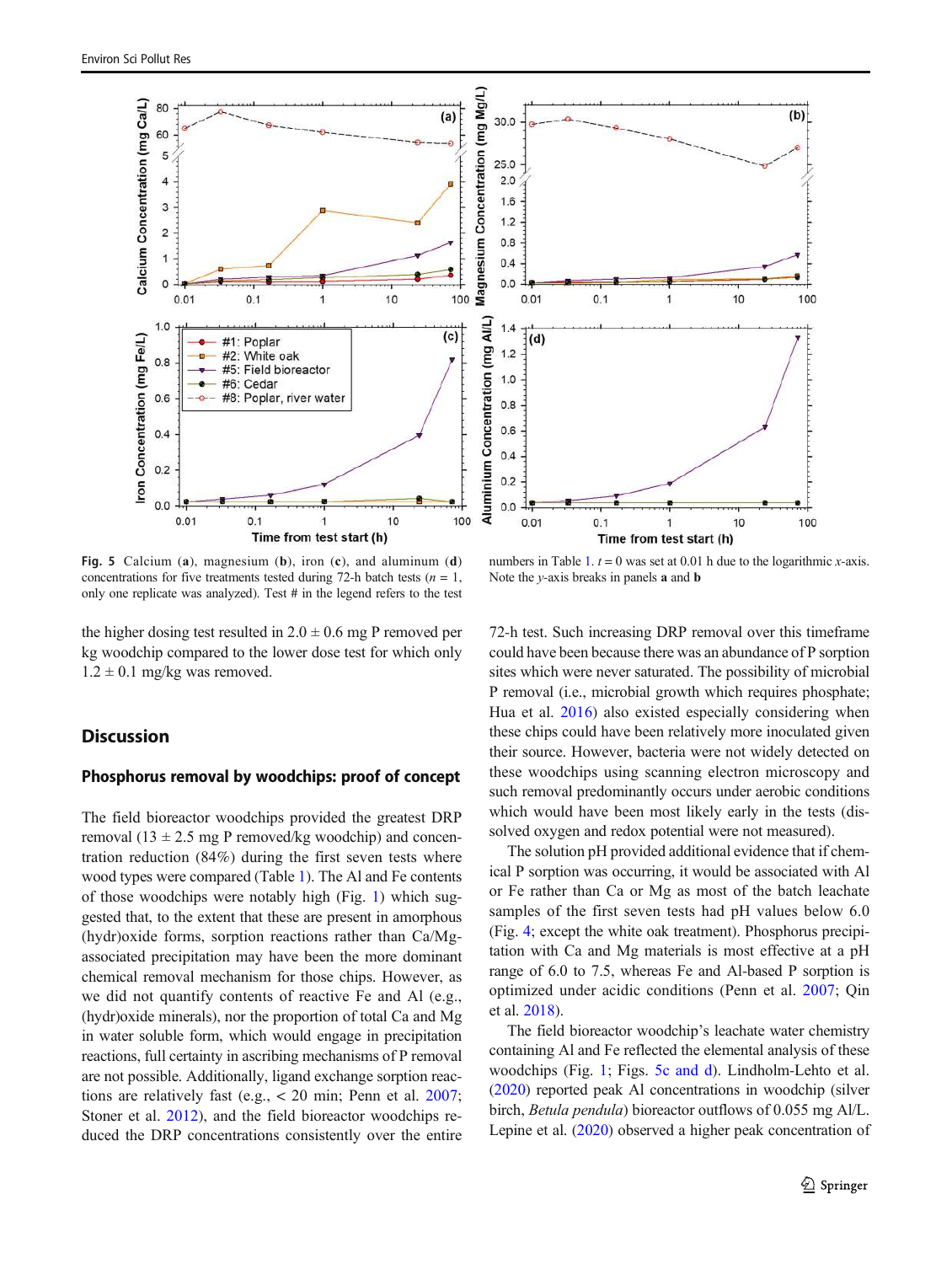<span id="page-7-0"></span>Fig. 6 Mean  $\pm$  standard deviation dissolved reactive phosphorus (DRP) concentrations for testing with P-dosed deionized water vs. P-dosed river water (a), 3.2–6.3 (small) vs. 6.3–13 mm woodchip particle size (b), and low vs. high (0.10 vs. 1.0 mg DRP/L) initial concentrations over 72-h batch tests ( $n = 4$ ). Test # in the legends refers to the test numbers in Table [1](#page-2-0).  $t = 0$  was set at 0.01 h due to the logarithmic x-axis. The differences between treatment means were not significant for the river vs. DI treatment ( $p = 0.583$ ); significant for the small vs. larger woodchip size  $(p = 0.050)$ ; and significant for the low vs. high initial P concentration ( $p < 0.001$ )



0.84 mg Al/L in column tests with maple (*Acer platanoides*) and ash (Fraxinus americana) woodchips. Though batch solution Al was below the detection limit of 0.037 mg/L for nonweathered (i.e., "raw") woodchips, the field bioreactor woodchip leachate reached a maximum of 1.33 mg Al/L. Similar to Al, nearly all the batch solutions tested below the detection limit for Fe  $(< 0.024$  mg/L), except the field bioreactor treatment which peaked at 0.82 mg/L. Rivas et al. [\(2020\)](#page-10-0) reported an increase in Fe across a bioreactor in New Zealand treating dairy pasture drainage (inflow and outflow;  $0.022 \pm$ 0.019 and  $0.219 \pm 0.326$  mg Fe/L, respectively). In the same year, there was 89% DRP removal across the bioreactor (inflow and outflow,  $0.109 \pm 0.195$  and  $0.011 \pm 0.007$  mg DRP/ L). In the current study, the analysis of soluble metals in the batch solution, particularly for the field bioreactor woodchips, supported the possibility of DRP removal via chemical mechanisms.

The set of tests performed with dosed river water added more nuances to the possible sorption of DRP within a woodchip bioreactor. Calcium, magnesium (Fig. [5a and b\)](#page-6-0), sodium, potassium, and sulfur (Figs. S3a–c; Table S2) concentrations were generally an order of magnitude higher in the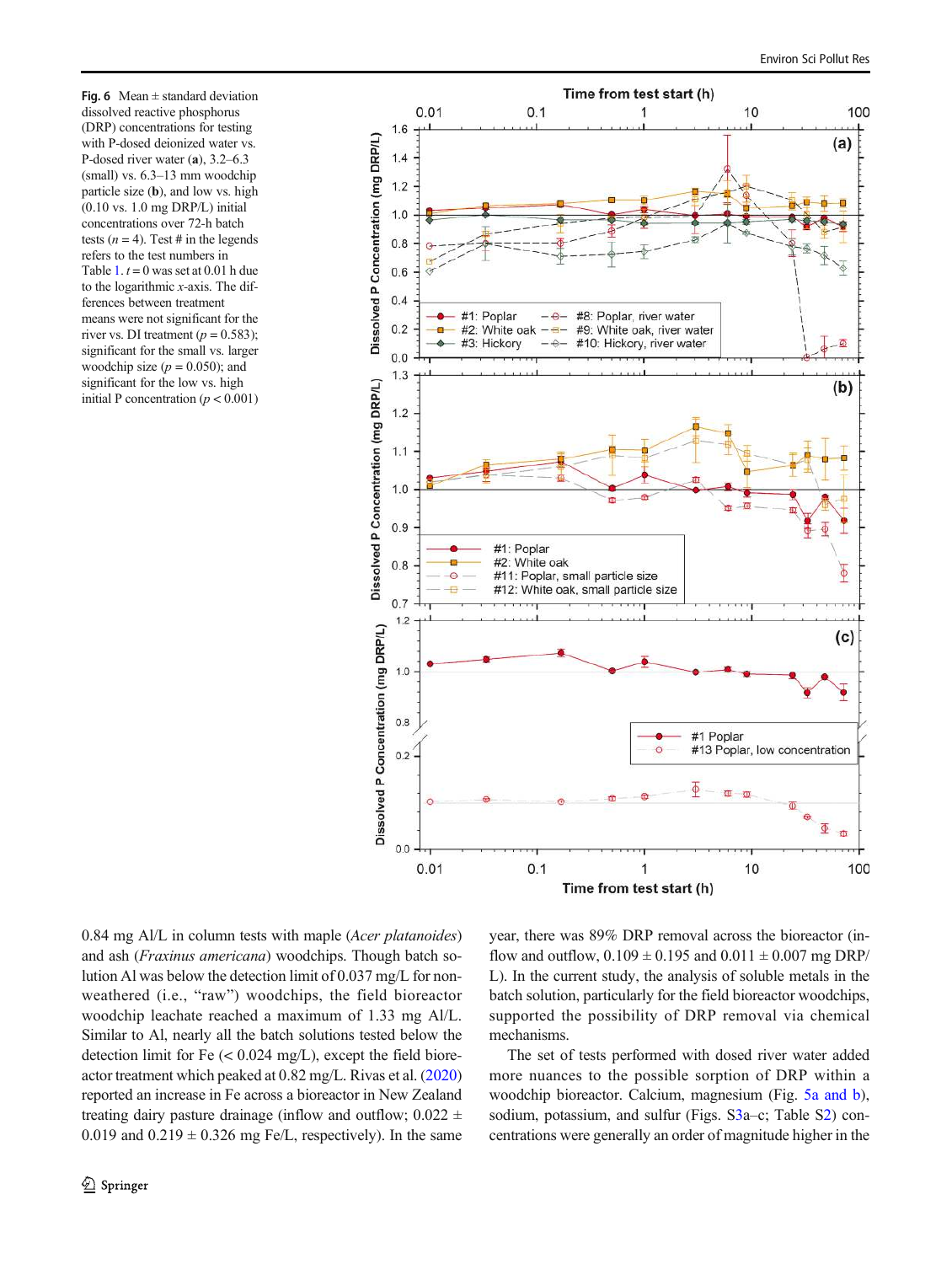one river water treatment compared to the tests where dosed DI water was used. Additionally, the river water batch tests had a higher mean solution pH compared to the DI tests (7.3  $\pm$ 0.37 vs.  $4.9 \pm 0.83$ ;  $n = 33$  and 153, respectively). The DRP mass removal achieved by the poplar woodchips in the dosed river water was the second greatest across all seventeen tests  $(12 \pm 0.4 \text{ mg/kg}; \text{Table 1})$ , even though the metal element content of the poplar woodchips was markedly low. It is possible that the relatively high metal element concentrations of the river water, which was used as a proxy for drainage water that would be treated in a bioreactor, masks the effect of lower concentrations of metal elements derived from the woodchips.

Water chemistry and microbiology are inexorably linked, and while the river water included naturally high concentrations of micronutrients, it also likely contained a microbial community different from the DI water. These river water tests were not designed to partition any observed DRP removal into sorption vs. microbial pathways, although microbial P uptake could have been possible. The relative possibility for and contribution of microbial P uptake vs. P sorption mechanisms in woodchip bioreactors is an area suggested for further research. Both wood media and water matrices are highly complex in this application in that while chemical sorption due to woodchip elemental content may be possible, it would likely be one of a variety of mechanisms at play in more real-world bioreactor settings.

## Wood composition and P removal

Wood elemental content varies based on factors such as tree species, age, growth conditions, and part of the tree (Koch [1985](#page-10-0); Ovington [1959](#page-10-0)). In addition, the woods tested here spanned a variety of sources (lumber, fallen branches, commercially available chips) and types (softwood gymnosperms, hardwood angiosperms). While there is a range of what might be expected for elemental content of wood, the range across treatments presented a real-world scenario of the variability of woods available for bioreactors.

The wood elemental analysis and associated solution water chemistry of the field bioreactor woodchips may have been influenced by attached soil particles. Someshwar [\(1996\)](#page-10-0) reported that soil could indeed become attached to wood (e.g., sand imbedded in bark). It was also possible that the brownish color of the field bioreactor woodchips may have been due to the decay of the wood or due to a brown rot fungus (Schwarze [2007\)](#page-10-0). There was little evidence of active fungal colonization under the scanning electron microscope, but the broken and degraded vascular structures were notable on these chips compared to the other two viewed in this analysis (Fig. [2](#page-4-0)). Moreover, the field bioreactor woodchips were reportedly mainly hardwood (angiosperm) and brown rots are more associated with softwood species (gymnosperm, conifers; Schwarze [2007\)](#page-10-0).

Beyond that unique field-sourced treatment, the chipped white oak deadfall branches had the highest Ca content (Fig. [1](#page-4-0)) and leached a notable amount of Ca into solution (Fig. [5a\)](#page-6-0). Lindholm-Lehto et al. [\(2020\)](#page-10-0) observed Ca concentrations in birch wood bioreactor outflows initially greater than 10 mg Ca/L which flushed to less than 5 mg Ca/L. This was in good agreement with the end of test concentrations here of 3.9 mg Ca/L from white oak, with concentrations ranging from 2 to 3 mg Ca/L between 1 and 24 h. Calcium and Mg must be released into solution for P precipitation to occur (Penn et al. [2007\)](#page-10-0), and this timeframe (1 to 24 h) is a realistic bioreactor retention time indicating that it could be possible for Ca from woodchips to precipitate P in this application.

The use of oak woodchips in denitrifying bioreactors is restricted by the USDA NRCS Conservation Practice Standard due to this wood's high tannin content which was assumed to negatively impact the denitrifying community and/or the downstream aquatic environment (USDA NRCS [2020](#page-10-0)). Despite this concern, oak wood may inherently support greater denitrification potential than other woods (Wickramarathne et al. [2021\)](#page-10-0). Under the scanning electron microscope, the white oak presented a distinctive case of fungal colonization as nearly all the images showed large masses of hyphae (Fig. [2d](#page-4-0)). The uniqueness of oak in bioreactor applications was further confirmed here by the leachate Ca dynamics, proliferate fungal colonization, high solution pH (Fig[.4\)](#page-5-0), and DRP leaching even after pre-test flushing (Fig. [3\)](#page-5-0). It is important to select woodchips for bioreactors to provide suitable N removal and also avoid pollution swapping.

The hickory and poplar woodchips were both chipped from store-bought lumber and both were considered to have relatively low metal cation content. Pettersen ([1984](#page-10-0)) reported two poplar species contained 800–1200 mg Ca/kg and 270– 290 mg Mg/kg; these values were much higher than the chipped poplar lumber used here which contained 84 mg Ca/kg and 169 mg Mg/kg. Nevertheless, the poplar woodchips resulted in DRP removal across nearly all tests (Table [1](#page-2-0); 87, 67, 24, and 11% in four tests). Relatively consistent DRP removal by wood with comparatively low metal element content highlights that P removal is not reducible to woodchip composition alone and underscores the complexity of P-wood interactions specific to tree species.

#### Scalability and application

Denitrifying woodchip bioreactors treating subsurface drainage water would generally be subjected to DRP concentrations much lower than the 1.0 mg DRP/L used as the initial concentration in most of the tests here. For example, the 25th and 75th percentiles of more than 400 site-years of drainage dissolved P concentrations were 0.016 and 0.064 mg DP/L, respectively, in a large-scale review by Hertzberger et al. [\(2019](#page-10-0)). Only one woodchip type was tested under the low concentration conditions (test #13; poplar with 0.10 mg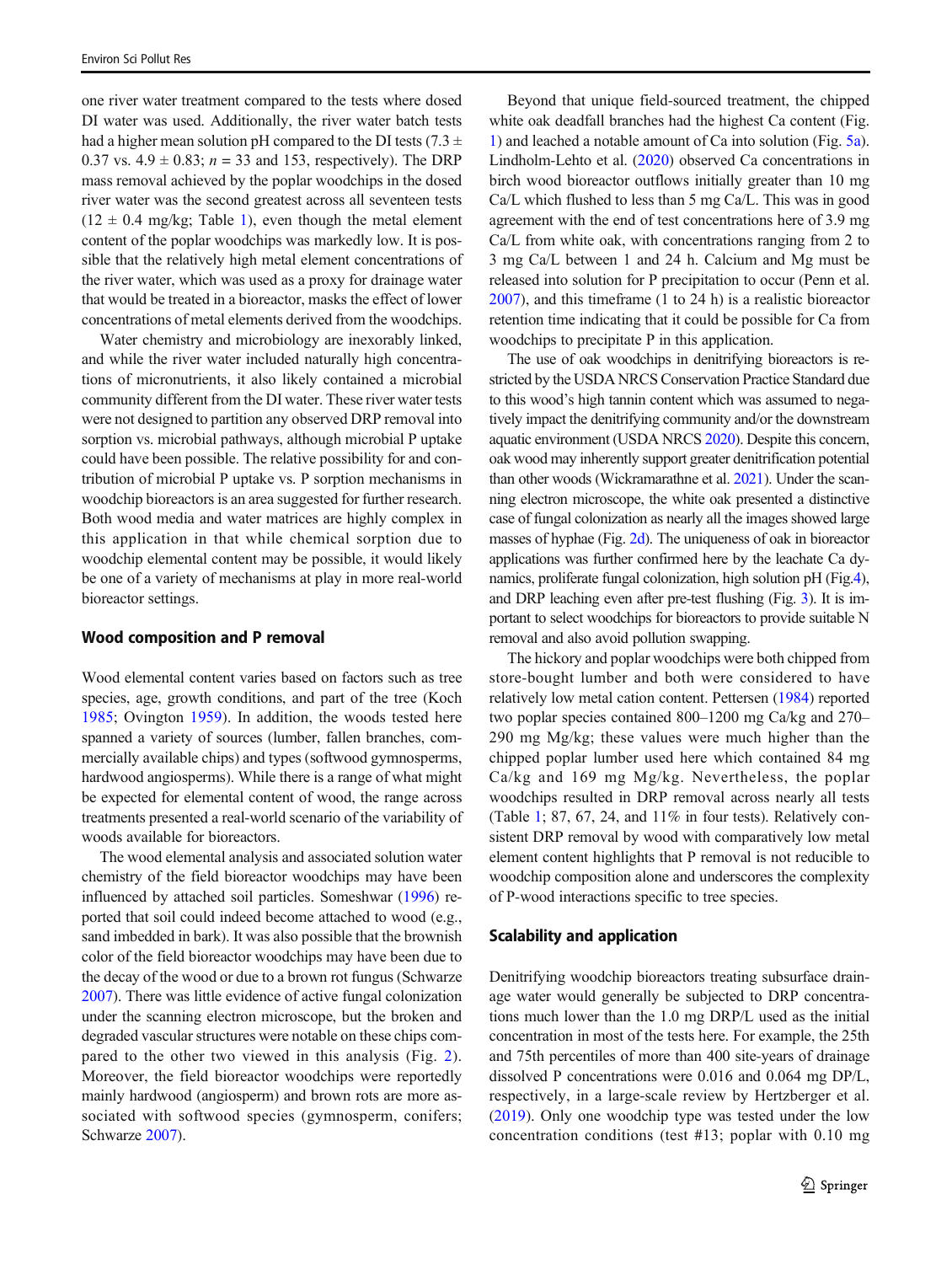<span id="page-9-0"></span>DRP/L), but it was notable that the final DRP concentration achieved with this low range test was  $0.033 \pm 0.005$  mg DRP/ L (Fig. [6c\)](#page-7-0). The relatively high percentage concentration reduction (67%, third highest of the 13 tests) and notable mass removal  $(1.2 \pm 0.1 \text{ mg/kg})$  of this low range test supported the value of monitoring DRP dynamics at field-scale bioreactors, as subsurface drainage concentrations tend to be low but can be above values thought to lead to eutrophication (e.g., > 0.038 mg TP/L for lakes in the US Corn Belt and Northern Great Plains; USEPA [2002](#page-10-0)).

Using the range of observed mass removals of 0.4 to 13 mg  $DRP/kg$  and assuming an average bioreactor size of 100 m<sup>3</sup> (following Christianson et al. 2021) and bulk density of 200  $\text{kg/m}^3$  (e.g., Goodwin et al. [2015\)](#page-10-0) would result in DRP removals of 8.0 to 260 g at the field scale. Assuming an average drainage area of 20 ha for this hypothetical bioreactor would result in P loss reductions 0.40 to 13 g DRP/ha, albeit this would be on a one-time basis and the ultimate fate of this P is still unclear. However, at least two field bioreactors have provided DRP removal in their second year of operation (that is, beyond the first year of operation; Dougherty [2018;](#page-10-0) Rivas et al. [2020\)](#page-10-0) meaning that additional field studies and laboratory mechanistic studies may help further inform the extent of this potential benefit.

## Conclusion

The significant differences in DRP concentrations over the batch tests demonstrated the possibility for woodchips to influence P dynamics in a bioreactor, both positively and negatively. Any consistent DRP removal would be an important added value benefit of this denitrifying technology. Woodchips that were sourced from the field and contained the highest aluminum and iron content provided the most dissolved P removal, but woodchips with very low metal content provided the second highest removal when they were tested with P-dosed river water. While the amount and speciation of metals in P sorbing media are important, DRP removal will also be influenced by water chemistry (e.g., the water's pH, buffering capacity). It is likely that any possible DRP removal by woodchips in a denitrifying bioreactor is not reducible to woodchip composition alone as there would be a variety of mechanisms at play in real-world bioreactor settings with complex water matrices. While bioreactor DRP removal is likely to be small in magnitude, observed P removals here combined with the relatively few technologies for mitigating dissolved P once it is in agricultural runoff and effluents and the relatively low concentrations of P known to cause eutrophication in freshwater makes any such contribution to P loss reduction important, especially when this is an added value.

Supplementary Information The online version contains supplementary material available at <https://doi.org/10.1007/s11356-021-15835-w>.

Author contribution APSBB performed the batch experiments, initial data analysis, and wrote the original draft; AM provided reviewing and editing; RACC provided reviewing and editing; and LEC provided formal analysis, funding acquisition, reviewing and editing, and project administration. All authors have given approval to the final version of the manuscript.

Funding This work was supported by the Illinois Nutrient Research and Education Council (NREC 2017-4-360498-302); project NR185A12XXXXC004 CESU under the Great Rivers Umbrella Agreement 68-3A75-18-518 504 (USDA NRCS); and USDA Hatch project ILLU-802-925.

Availability of data and materials The datasets used and/or analyzed during the current study are available from the corresponding author on reasonable request.

#### **Declarations**

Ethics approval and consent to participate Not applicable.

Consent for publication Not applicable.

Competing interests The authors declare no competing interests.

Open Access This article is licensed under a Creative Commons Attribution 4.0 International License, which permits use, sharing, adaptation, distribution and reproduction in any medium or format, as long as you give appropriate credit to the original author(s) and the source, provide a link to the Creative Commons licence, and indicate if changes were made. The images or other third party material in this article are included in the article's Creative Commons licence, unless indicated otherwise in a credit line to the material. If material is not included in the article's Creative Commons licence and your intended use is not permitted by statutory regulation or exceeds the permitted use, you will need to obtain permission directly from the copyright holder. To view a copy of this licence, visit <http://creativecommons.org/licenses/by/4.0/>.

## References

- Bell N, Cooke RA, Olsen T, David MB, Hudson R (2015) Characterizing the performance of denitrifying bioreactors during simulated subsurface drainage events. J Environ Qual 44(5):1647–1656
- Cameron SG, Schipper LA (2010) Nitrate removal and hydraulic performance of organic carbon for use in denitrification beds. Ecol Eng 36(11):1588–1595
- Choudhury T, Robertson WD, Finnigan DS (2016) Suspended sediment and phosphorus removal in a woodchip filter treating agricultural washwater. J Environ Qual 45(3):796–802
- Christianson L, Cooke R, Hay C, Helmers M, Feyereisen G, Ranaivoson A, McMaine J, McDaniel R, Rosen T, Pluer W, Schipper L, Dougherty H, Robinson R, Layden I, Irvine-Brown S, Manca F, Dhaese K, Nelissen V, von Ahnen M (2021) Effectiveness of denitrifying bioreactors on water pollutant reduction from agricultural areas. Trans ASABE 64(2):641–658